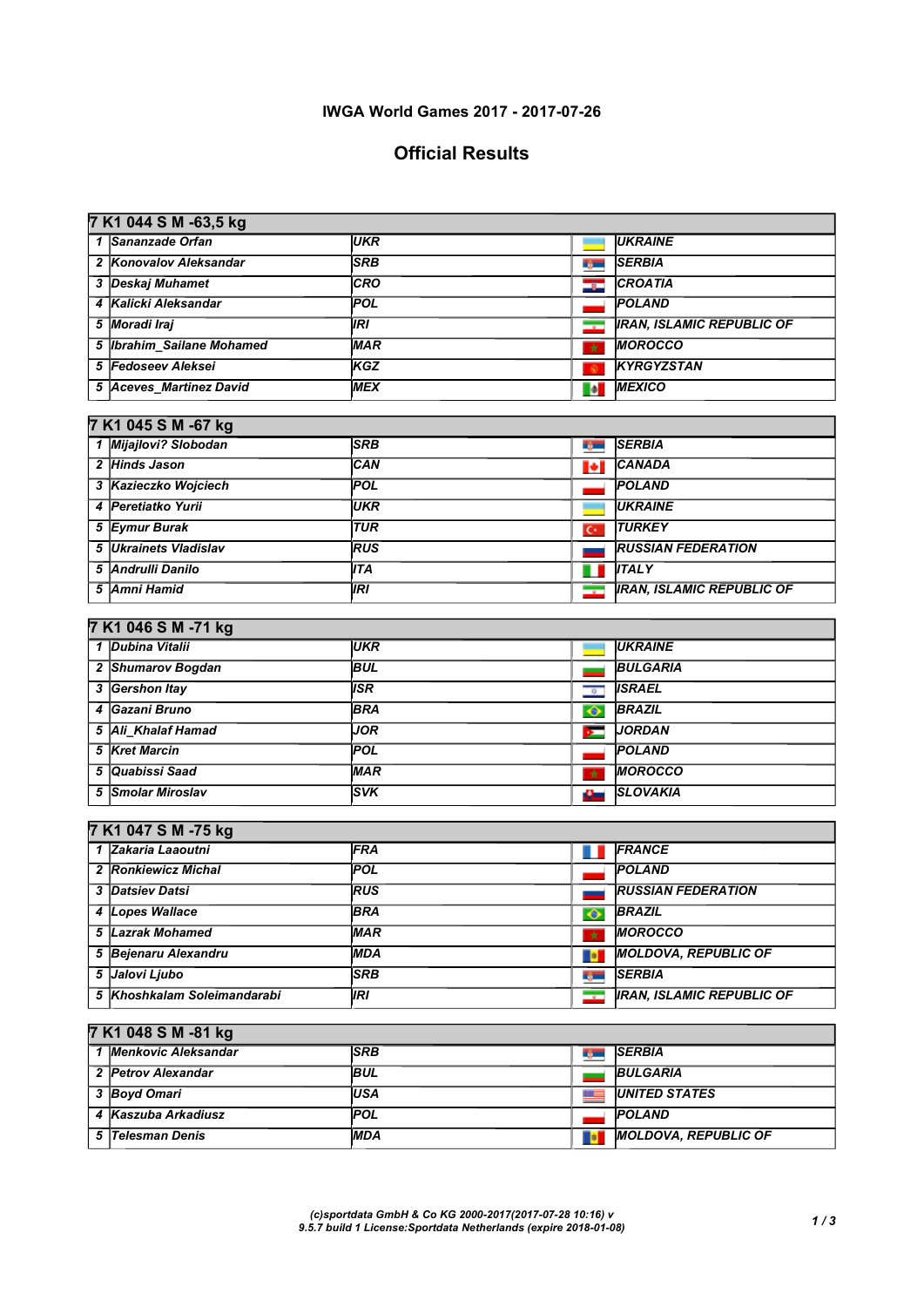### IWGA World Games 2017 - 2017-07-26

# Official Results

| 5  Khaniari Ali       | 'IRI       | <b>IRAN, ISLAMIC REPUBLIC OF</b> |
|-----------------------|------------|----------------------------------|
| 5 Agathe Veejaye      | <b>MRI</b> | <b>MAURITIUS</b>                 |
| 5 Dmitrenko Aleksandr | <b>RUS</b> | <b>RUSSIAN FEDERATION</b>        |
|                       |            |                                  |

| 7 K1 049 S M -86 kg |            |        |                                  |  |  |
|---------------------|------------|--------|----------------------------------|--|--|
| 1 Kasperski Dawid   | <b>POL</b> |        | <b>POLAND</b>                    |  |  |
| 2 Selimovic Mesud   | <b>BIH</b> | NI     | <b>BOSNIA AND HERZEGOVINA</b>    |  |  |
| 3   Nosrati Omid    | IRI        | $\sim$ | <b>IRAN, ISLAMIC REPUBLIC OF</b> |  |  |
| 4 Piatnica Roman    | <b>RUS</b> |        | <b>RUSSIAN FEDERATION</b>        |  |  |
| 5 Cuklin Ivan       | <b>CRO</b> | ۳      | <b>CROATIA</b>                   |  |  |
| 5 Ward Jerome       | <b>USA</b> | ■■     | <b>UNITED STATES</b>             |  |  |
| 5 Gologan Adrian    | <b>MDA</b> | 動      | <b>MOLDOVA, REPUBLIC OF</b>      |  |  |
| 5 Fallak Aziz       | <b>MAR</b> | ÷      | <b>MOROCCO</b>                   |  |  |

## 7 K1 050 S M -91 kg

7 Known Street (1982)

| 1 Darmeskhin Igor   | <b>RUS</b> | <b>RUSSIAN FEDERATION</b>         |
|---------------------|------------|-----------------------------------|
| 2 Pluta Mateusz     | <b>POL</b> | <b>POLAND</b>                     |
| 3 Voronin Pavel     | <b>MDA</b> | <b>MOLDOVA, REPUBLIC OF</b><br>■● |
| 4 Alves Willer      | <b>BRA</b> | <b>BRAZIL</b><br>◉                |
| 5 El Yacoubi Tawfik | <b>MAR</b> | <b>MOROCCO</b><br>$\star$         |
| 5 Kares Petr        | <b>CZE</b> | <b>CZECH REPUBLIC</b>             |
| 5 Stanic Ivan       | <b>CRO</b> | <b>CROATIA</b><br>÷.              |
| 5 Bartlett Scott    | <b>CAN</b> | <b>CANADA</b><br>Þ                |
|                     |            |                                   |

### 7 K1 051 S M +91 kg

| 1 Inocente Guto     | <b>BRA</b> | $\bullet$      | <b>BRAZIL</b>     |
|---------------------|------------|----------------|-------------------|
| 2 Saygili Hamdi     | <b>TUR</b> | $\overline{C}$ | <b>TURKEY</b>     |
| 3 Holovatiuk Roman  | <b>UKR</b> |                | <b>UKRAINE</b>    |
| 4 Turynski Michal   | <b>POL</b> |                | <b>POLAND</b>     |
| 5 Verunica Ante     | <b>CRO</b> | -52            | <b>CROATIA</b>    |
| 5 Darkaoui Mohamed  | <b>MAR</b> | $\star$        | <b>MOROCCO</b>    |
| 5 Bekenov Yersultan | <b>KAZ</b> | ۵              | <b>KAZAKHSTAN</b> |
| 5 Polugic Sasa      | <b>SRB</b> | $\delta$ =     | <b>SERBIA</b>     |
|                     |            |                |                   |

## 7 K1 053 S F -52 kg

| 1 Poskrebysheva Anna | <b>RUS</b>   |           | <b>RUSSIAN FEDERATION</b> |
|----------------------|--------------|-----------|---------------------------|
| 2 Chochlikova Monika | <b>SVK</b>   | А.        | <b>SLOVAKIA</b>           |
| 3 Si Long Tam        | <b>CHINA</b> |           | <b>CHINA</b>              |
| 4 Ahlam Elghoul      | <b>TUN</b>   | $\bullet$ | <b>TUNISIA</b>            |
| 5 Markowska Monika   | <b>GBR</b>   | ≫≍        | <b>UNITED KINGDOM</b>     |
| 5 Kholova Zuhro      | <b>TJK</b>   |           | <b>TAJIKISTAN</b>         |
| 5 Winkelman Myra     | AUT          |           | <b>AUSTRIA</b>            |
| 5 Acord Ashley       | USA          | ■         | <b>UNITED STATES</b>      |
|                      |              |           |                           |

## 7 K1 054 S F -56 kg

|   | Sandra<br><i><b>IMaskova</b></i> | ---<br>ᇆᄯ | <b>REPUBLIC</b><br>. |
|---|----------------------------------|-----------|----------------------|
| - | Avaun<br>,,,,,,,<br>79t<br>.     | TUR       | ovcv<br>/MNE         |